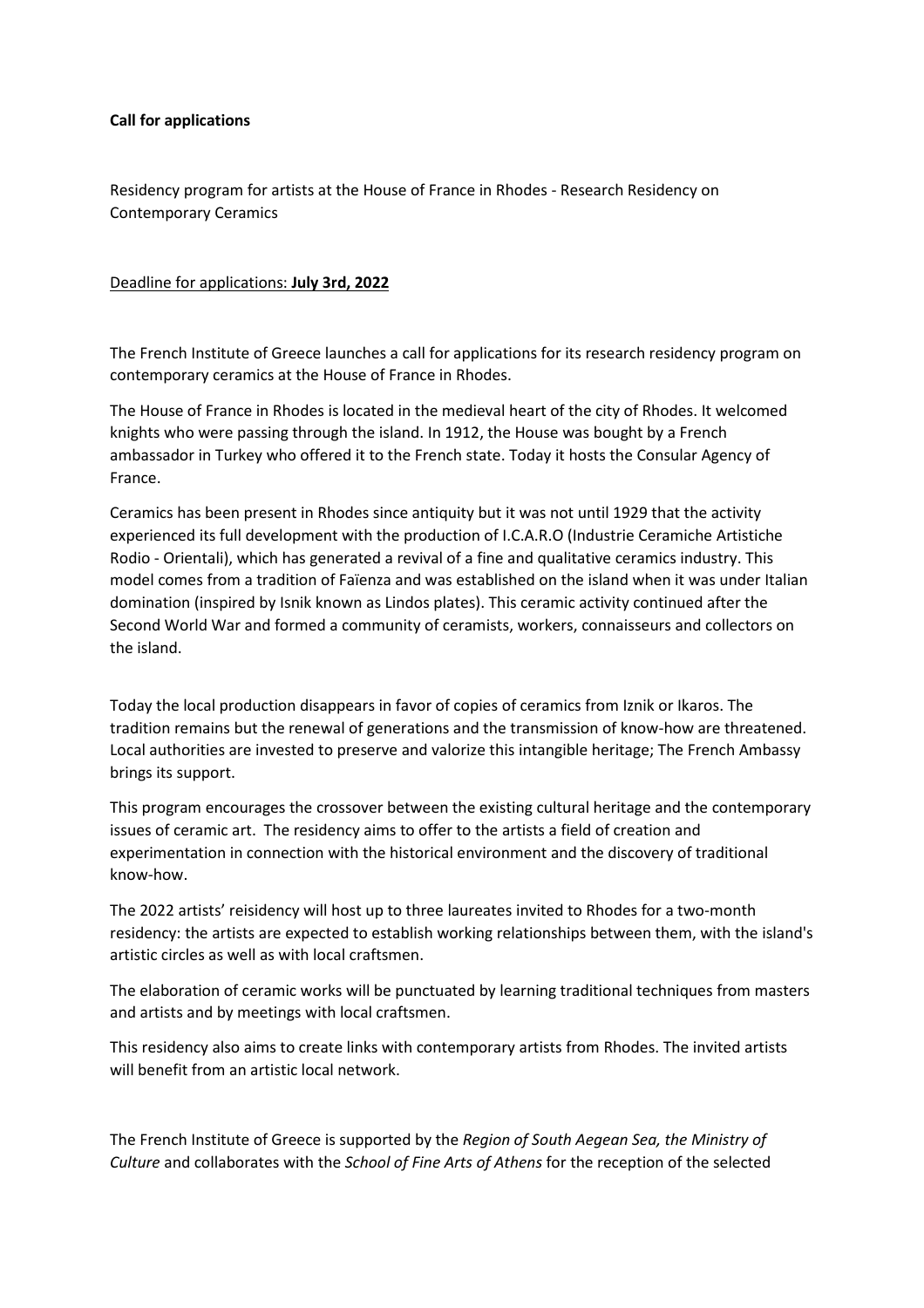artists in the annex of Rhodes in the Palace of the Great Masters. The program is carried out with the logistical support of the French Consulate in Rhodes.

This residency program is addressed to artists, women and men, Greek and French artists as well as artists of the Mediterranean countries who wish to develop an artistic research project on contemporary ceramics.

### Selection criteria

In addition to the evaluation of the candidate's professional background, particular attention will be given to

- The quality and objectives of the project
- The proposed working protocol
- The capacity to work in a group

#### Selection process and schedule

The selection committee decides and designates the winners. Its decisions are final.

#### Eligibility requirements

The candidates should:

- -have already worked with ceramic media
- be engaged in a professional approach;
- speak English;
- justify previous work;
- be autonomous in the management of the residence;
- be free from professional activities during the whole period of the stay;

No age limit is imposed.

#### Common areas

The French Institute of Greece provides artists with workshops in Rhodes:

A work and study space in the House of France.

Equipment: an oven (35x35x35 - 1300ºC), a wheel, 4 manual wheels, a clay mixor, a mural clay slicer, 4 work plans.

A list of equipment available on site will be announced at a later date.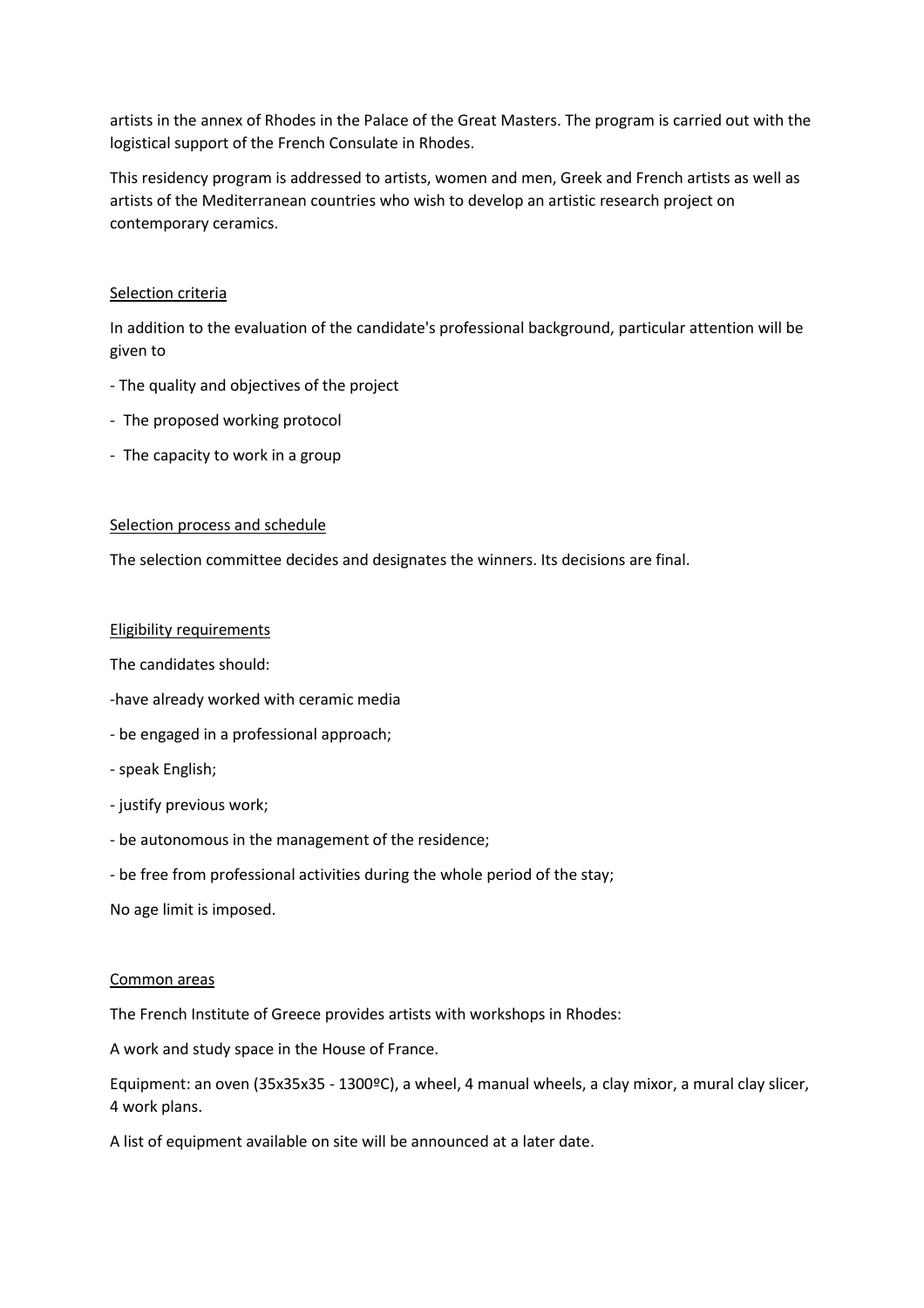# Accommodation

Thanks to the collaboration, the residency provides artists with rooms during their stay at the annex of the School of Fine Arts in Rhodes. The accommodation is limited to the selected artists. Selected artists wishing to host their relatives must provide accommodation outside the annex of the School of Fine Arts.

### Financial Conditions

A monthly lump-sum allowance is awarded to the selected artists.

# Transport Conditions

The French Institute of Greece will pay for a two-way air ticket.

The transport on the island is assured to visit artists or others local partners.

#### Duration

2 months - from the 19th of September until the 13th of November 2022.

# Submission of application

Applications should be submitted in French or in English to the Cultural Cooperation Department of the French Institute of Greece at the e-mail address culturel@ifg.gr, at the attention of the Cultural Attaché.

#### Required documents

- A detailed description of the project (maximum 3 pages) specifying the reasons for the application, the nature of the research project, the correlation with the place and duration of the stay, the evolution of the project.

- A cv including all the contact details of the artist (postal address, email and telephone)
- Two letters of recommendation from persons with a good knowledge of the artist's work.
- An artistic portfolio eventually including video links
- A signed statement accompanied by the words "good for agreement", certifying that:
	- You have read the general conditions
	- That you are the author of the works mentioned in your application form.
	- That you will be exempted from your professional activities for the duration of your stay.

Only complete applications that meet the required conditions and the closing date will be considered.